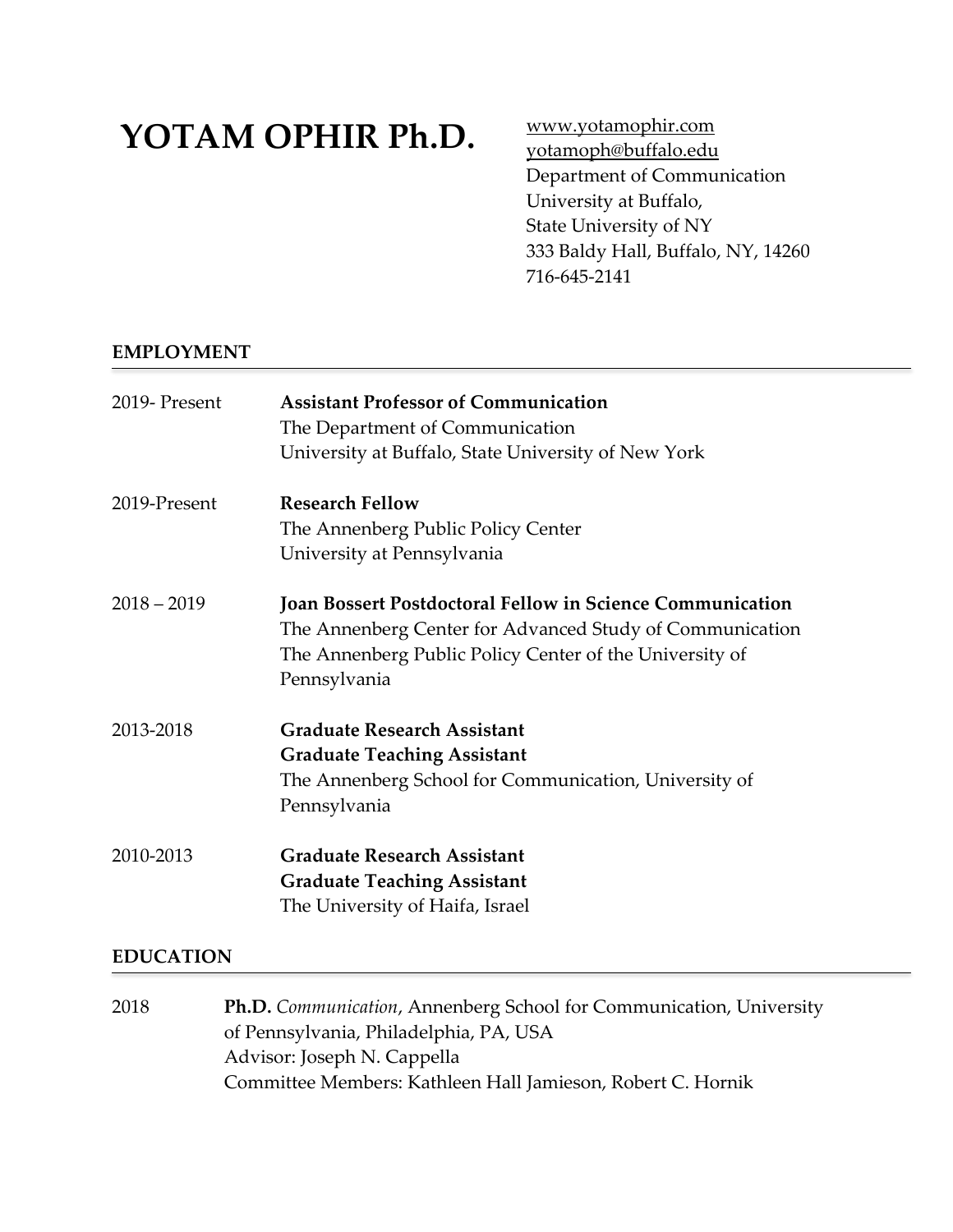|      | Dissertation: Spreading News: The Coverage of Epidemics by American<br>Newspapers and Its Effects on Audiences - A crisis Communication<br>Approach                                                                                                                                                                      |
|------|--------------------------------------------------------------------------------------------------------------------------------------------------------------------------------------------------------------------------------------------------------------------------------------------------------------------------|
| 2013 | M.A Communication (Cum Laude), Department of Communication,<br>University of Haifa, Haifa, Israel<br>Advisor: Jonathan Cohen<br>Thesis: The Effects of Textual Vividness on Identification with Characters<br>in the Media and the Change of Attitudes and Behavioral Intentions in the<br>Field of Health Communication |
| 2010 | <b>B.A</b> Communication and Music, Department of Communication and                                                                                                                                                                                                                                                      |

Department of Music, University of Haifa, Haifa, Israel

# **RESEARCH AND METHODOLOGICAL INTERESTS**

Media Effects | Persuasion | Political, Science, & Health Communication | Misinformation | Narrative Persuasion | Social Media | Experiments  $\&$ Surveys | Topic Modeling | Machine Learning | Social Network Analysis

## **PUBLICATIONS**

## *A. Peer Reviewed Journal Articles*

- 1. **Ophir, Y.**, Massignan, V., Forde, D. K., Neurohr, M., & Walter, D. (2021). News Media Framing of Social Protests Around Racial Tensions During the Donald Trump Presidency. *Journalism*
- 2. **Ophir, Y.,** Walter, D., Arnon, D., Lokmanoglu, A., Tizzoni, M., Carota, J., D'Antiga, L., & Nicastro, E. (2021). The framing of COVID-19 in Italian Media and its Effects on Community Mobility: A Mixed Method Approach. *Journal of Health Communication, 26*(3), 161-173*.* 10.1080/10810730.2021.1899344
- 3. **Ophir, Y.**, Jamieson, K. H. (2021). The Effects of Media Narratives about the Failures of Scientists and Science on Beliefs and Support in Funding Science. *Public Understanding of Science.*
- 4. Moore, M. M., & **Ophir, Y**. (2021). Big Data Actually: Analyzing the Thematic Content of 200 Romantic Comedies Using Unsupervised Machine Learning. *Psychology of Popular Media.*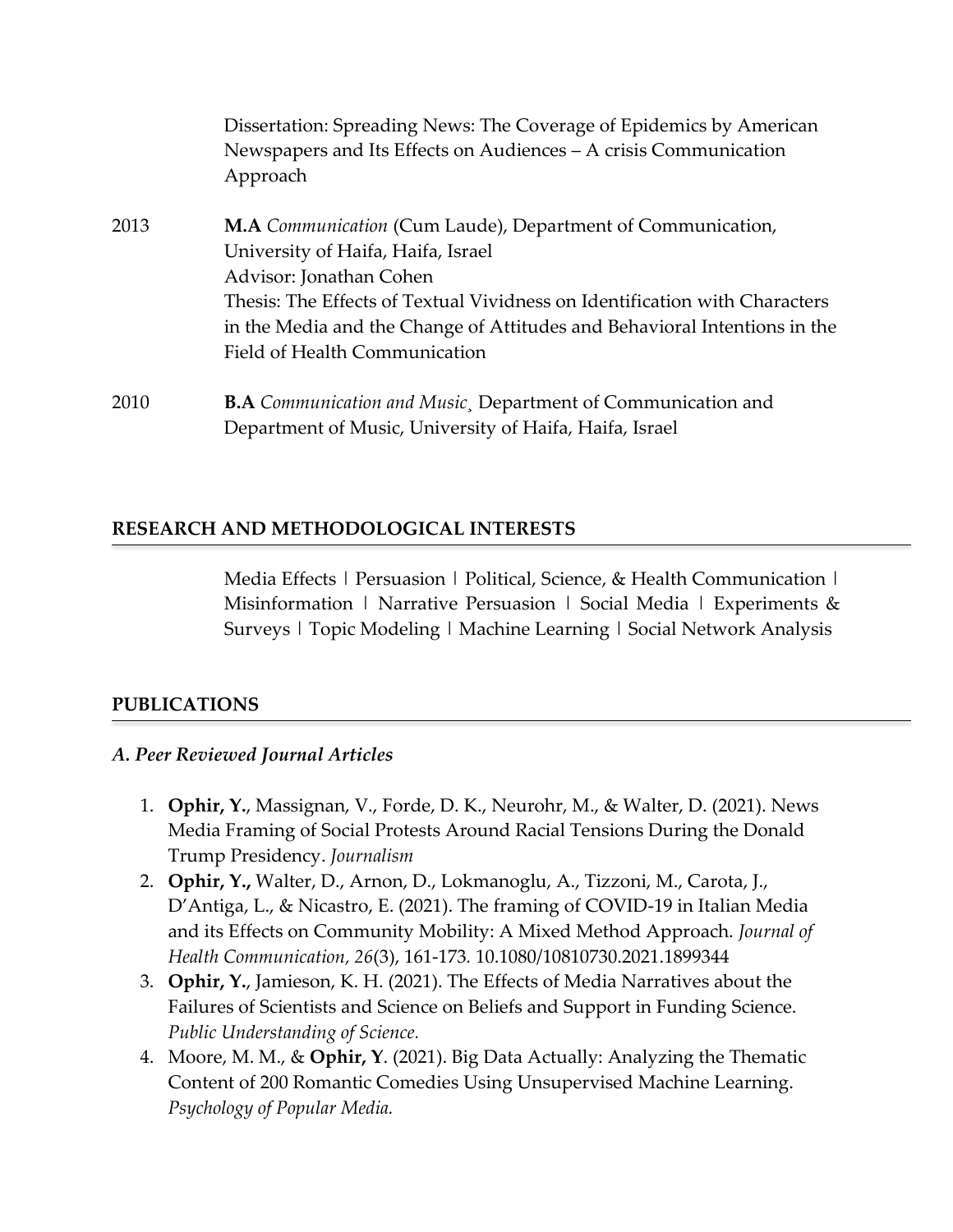- 5. Koru, O., Stecula, D., Lu, H., **Ophir, Y**., Chan, M. S., Winneg, K., Jamieson, K. H., & Albarracin, D., (2021). The effects of scientific messages and narratives about vaccination. *PLOS One.*
- 6. **Ophir**, Y., Walter, D., & Marchant, E., (2020). Bridging Computational Communication Research and Grounded Theory Ethnography: A Topic Model Networks Approach. *Journal of Communication*, 70(3), 472-447. https://doi.org/10.1093/joc/jqaa013
- 7. **Ophir, Y.**, Jamieson, K. H., Romer, D., and Jamieson, P. E. (2020). Counter-acting Pro-Tobacco YouTube Videos: The Effects of Text-based and Counter-Narrative Interventions and the Role of Identification. *International Journal of Communication*
- 8. Walter, D., **Ophir, Y**., & Jamieson, K. H. (2020). Russian Twitter Accounts and the Partisan Polarization of Vaccine Discourse, 2015-2018. *American Journal of Public Health, 110(5), 718-724. 10.2105/AJPH.2019.305564*
- 9. Walter, D. & **Ophir, Y**. (2020). Exploring the Relationship between Strategy Framing in News Coverage and Electoral Success: An Analysis of Topic Model Networks Approach. *Political Communication*.
- 10. Yang, Q., Herbert, N., Yang, S., Alber, J., **Ophir, Y**., Cappella, J. N. (2020). The Role of Information Avoidance in Managing Uncertainty from Conflicting Recommendations about Electronic Cigarettes". *Communication Monographs*
- 11. Lu, H., **APPC 2018-2019 ASK Group\*,** Winneg, K., Jamieson, K. H., & Albarracin, D. (2020). Intentions to Seek Information About the Influenza Vaccine: The Role of Informational Subjective Norms, Anticipated and Experienced Affect, and Information Insufficiency Among Vaccinated and Unvaccinated People. *Risk Analysis*¸ Published Online First, February 20th, 2020. \*Member of the APPC group.
- 12. **Ophir, Y.**, (2019). The Effects of News Coverage of Epidemics on Public Support and Compliance with CDC– An Experimental Study. *Journal of Health Communication*, 24(5), 547-558. 10.1080/10810730.2019.1632990
- 13. Sangalang, A., **Ophir, Y**., & Cappella, J. N. (2019). The potential for narratives to correct misinformation. *Journal of Communication*, 69(3), 298-319. <https://doi.org/10.1093/joc/jqz014>
- 14. Walter, D., & **Ophir, Y**., (2019). News Frame Analysis: An Inductive Mixed-Method Computational Approach. *Communication Methods & Measures.* 13(4), 248-266. http://dx.doi.org/10.1080/19312458.2019.1639145
- 15. Walter, D. & **Ophir, Y**. (2019). The Elephant and the Bird: Republican Candidates' Use of Strategy and Issue Framing in Twitter during the 2016 Republican Presidential Primaries. *International Journal of Communication*.
- 16. **Ophir, Y.,** & Jamieson, K. H. (2018). The Effects of Zika Virus Risk Coverage on Familiarity, Knowledge and Behavior in the U.S. *Health Communication*, 35(1), 35- 45. 10.1080/10410236.2018.1536958.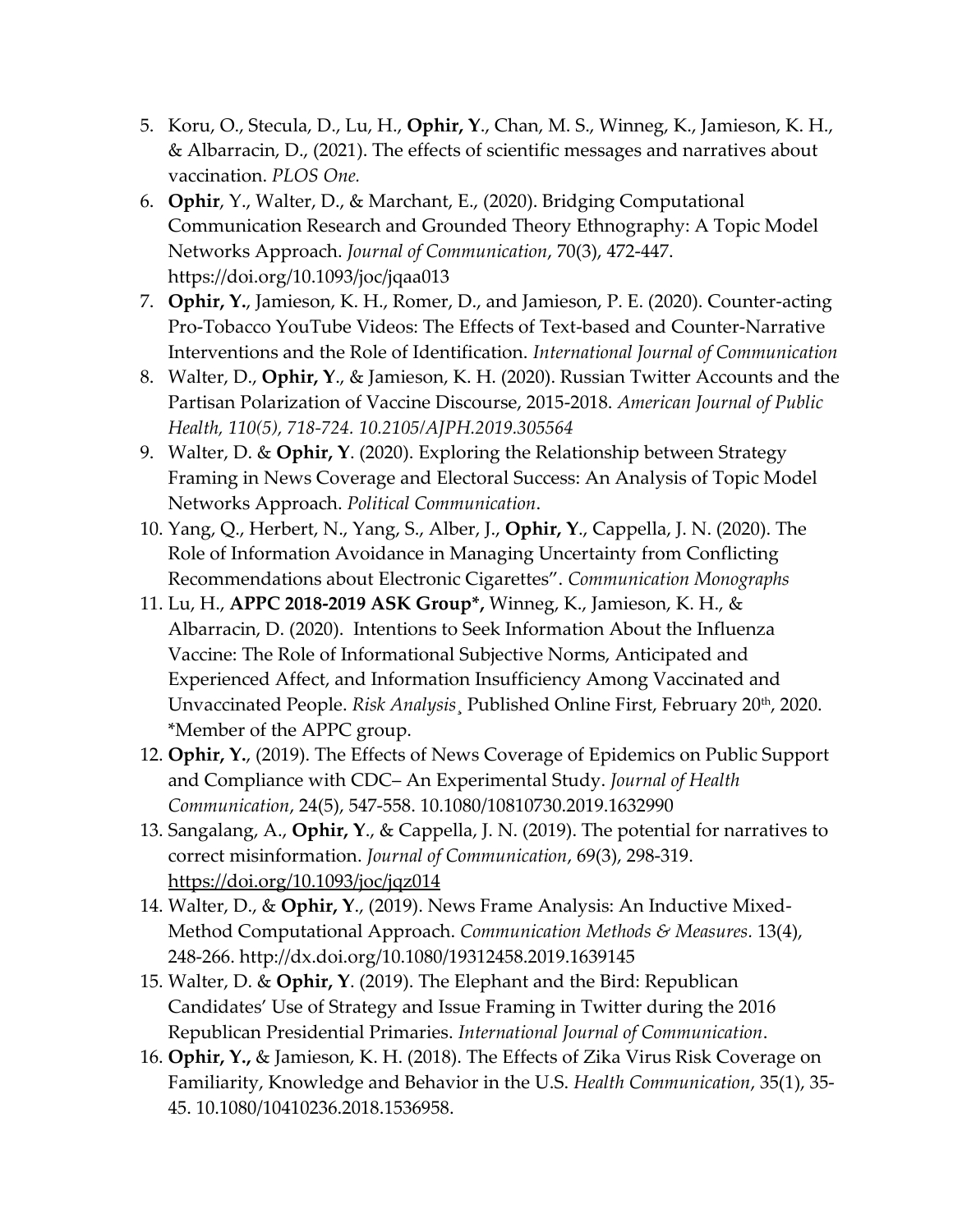- 17. **Ophir, Y.** (2018). The Pandemic, the Scientific, and the Social: The Coverage of Epidemics in American Newspapers through the Lens of the Crisis and Emergency Risk Communication Framework. *Health Security*, 16(3), 147-157.
- 18. **Ophir, Y**., & Jamieson, K. H. (2018). Intentions to Use a Novel Zika Vaccine: The Effects of Misbeliefs about the MMR Vaccine and Perceptions about Zika. *Journal of Public Health,* 40(4), e531-e537. https://doi.org/10.1093/pubmed/fdy042
- 19. Brennan, E., Maloney, E. K., **Ophir, Y**., & Cappella, J. N. (2018). Designing Effective Testimonial Pictorial Warning Labels for Tobacco Products. *Health Communication.* 34(12), 1383-1394. https://doi.org/10.1080/10410236.2018.1493417
- 20. **Ophir, Y**., Brennan, E., Maloney, E. K., & Cappella, J. N. (2017). The Effects of Graphic Warning Labels' Vividness on Message Engagement and Intentions to Quit Smoking. *Communication Research*, 46(5), 619-638. https://doi.org/10.1177/0093650217700226
- 21. Brennan, E., Maloney, E. K., & **Ophir, Y**., & Cappella, J. N. (2016). Potential effectiveness of pictorial warning labels that feature images and personal details of real people. *Nicotine & Tobacco Research,* 19(10), 1138-1148. https://doi.org/10.1093/ntr/ntw319
- 22. Cappella, J. N., Maloney, E. K., **Ophir, Y**., Brennan, E. (2015). Interventions to correct misinformation about tobacco products. *Tobacco regulatory science*, 1(2), 186-197.
- 23. **Ophir, Y**. & Weimann, G. (2012). From terrorist to Persona: Para-Social Interaction and the ETA website. *Perspectives on terrorism,* 6(1), 23-35

# *B. Book Chapters*

- 1. **Ophir, Y**., Sangalang, A., & Cappella, J. N. (2021). Testing the emotional flow hypothesis in health narratives. In Frank, L., & Falzone, P. (Eds.). *Entertainment Education Behind the Scenes: Case Studies for Theory and Practice*. Palgrave & MacMillan Publishing.
- 2. Cappella, J. N., **Ophir, Y**., & Sutton, J. (2017). The measurement of the public's knowledge as the basis for assessing misinformation: Application to tobacco products. In Southwell, B. G., Thorson, E. A., Sheble, L. (Eds.). *Misinformation and mass audiences*. University of Texas Press.
- 3. **Ophir, Y**., & Walter, D. (**Accepted, Exp 2021**). Computational Sentiment Analysis- A Critical Perspective*.* In Nabi, R. (Eds.). *Our online emotional selves: The link between digital media and emotional experience*. Oxford University Press.
- 4. Himelboim, I., Walter, D., & **Ophir, Y**. (**Accepted, Exp 2021)**. What makes a misinformed tweet viral? A computational mixed method approach*.* In Porter, L. (Eds.). *Political and Electoral Misinformation*. LSU Press.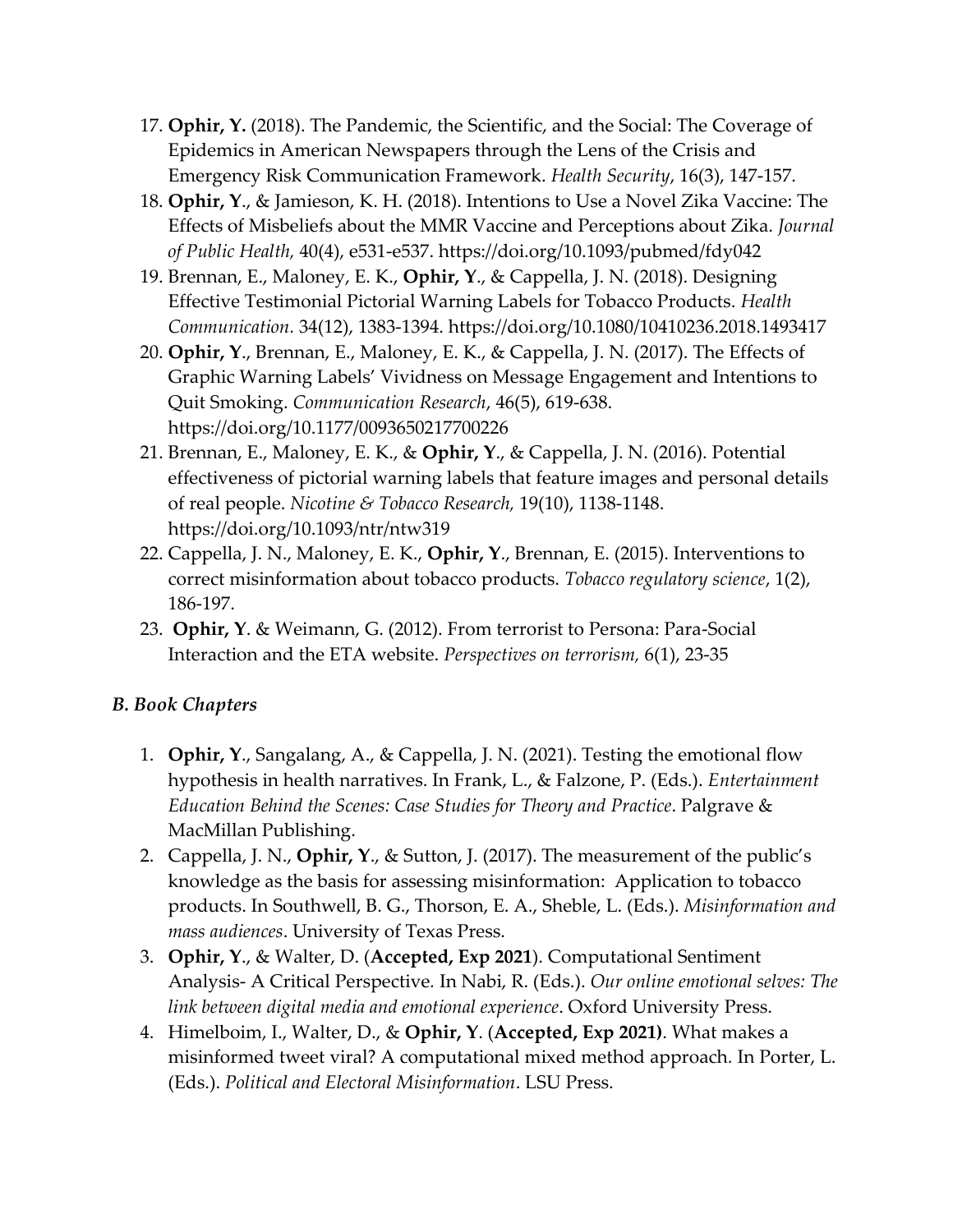5. Walter, D., & **Ophir, Y**. (Accepted, Exp, 2022). Online Foreign Propaganda Campaigns and Vaccine Misinformation: A Comparative Analysis. In Ginossar, T., & Shah, F. (Eds.). *Communicating about Vaccines Online: Understanding and Counteracting Misinformation, Rumors and Lies.* Palgrave McMillan.

## *C. Peer Reviewed Journal Articles under Revision*

## *D. Peer Reviewed Journal Articles under Review*

- 1. **Ophir, Y.**, Walter, D., & Jamieson, K. H., (Under **review**). Evaluating the impact of Russian–Hacked Content on the News Agenda and Voter Preferences in the 2016 Presidential Election.
- 2. **Ophir, Y**., Pruden, M. L., Walter, D., Lokmanoglu, A. D., Tebaldi, C., & Wang, R. (under **review**). Weaponizing Reproduction Rights: A Mixed-Method Analysis of White Nationalists' Discussion of Abortions Online
- 3. McCallister, C., Green, M., & **Ophir, Y**. (Under **review**). Emotions in motion: the role of emotional flow in narrative persuasion.
- 4. Moore, M. M., & **Ophir, Y**. (under **review**). The Secret of My Success: The Relationship Between Romantic Comedies' Content and Financial and Critical Performance
- 5. Moore, M. M., Green, M. C., **Ophir**, **Y.,** & Wang, H. (under **review**). Misinformation in Entertainment Media: Effects of Corrective Strategies on Narrative Engagement and Romantic Beliefs
- 6. Liu, A. K., **Ophir, Y**., Walter, D., & Himelboim, I. (under **review**). Hashtag Activism in a Politicized Pandemic: Framing the Campaign to Include Taiwan in the Efforts to Combat COVID-19
- 7. Fabregat, E., Walter, D., **Ophir, Y**., & Himelboim, I. (under **review**). The Logic of Qonnective Action: understanding Qanon through the lens of social movements
- 8. Walter, D., & **Ophir**, **Y**. (under **review**). Trolls Without Borders: A Comparative Analysis of Targets and Pre-Propaganda in Ten Foreign Countries' Online Propaganda Campaigns
- 9. Walter, D., **Ophir**, **Y**., Pruden, M. L., & Goaln, G., (under **review**). Watching the Whole World: The Antecedents of Foreign Countries' Framing in U.S. News

# *E. Book Review*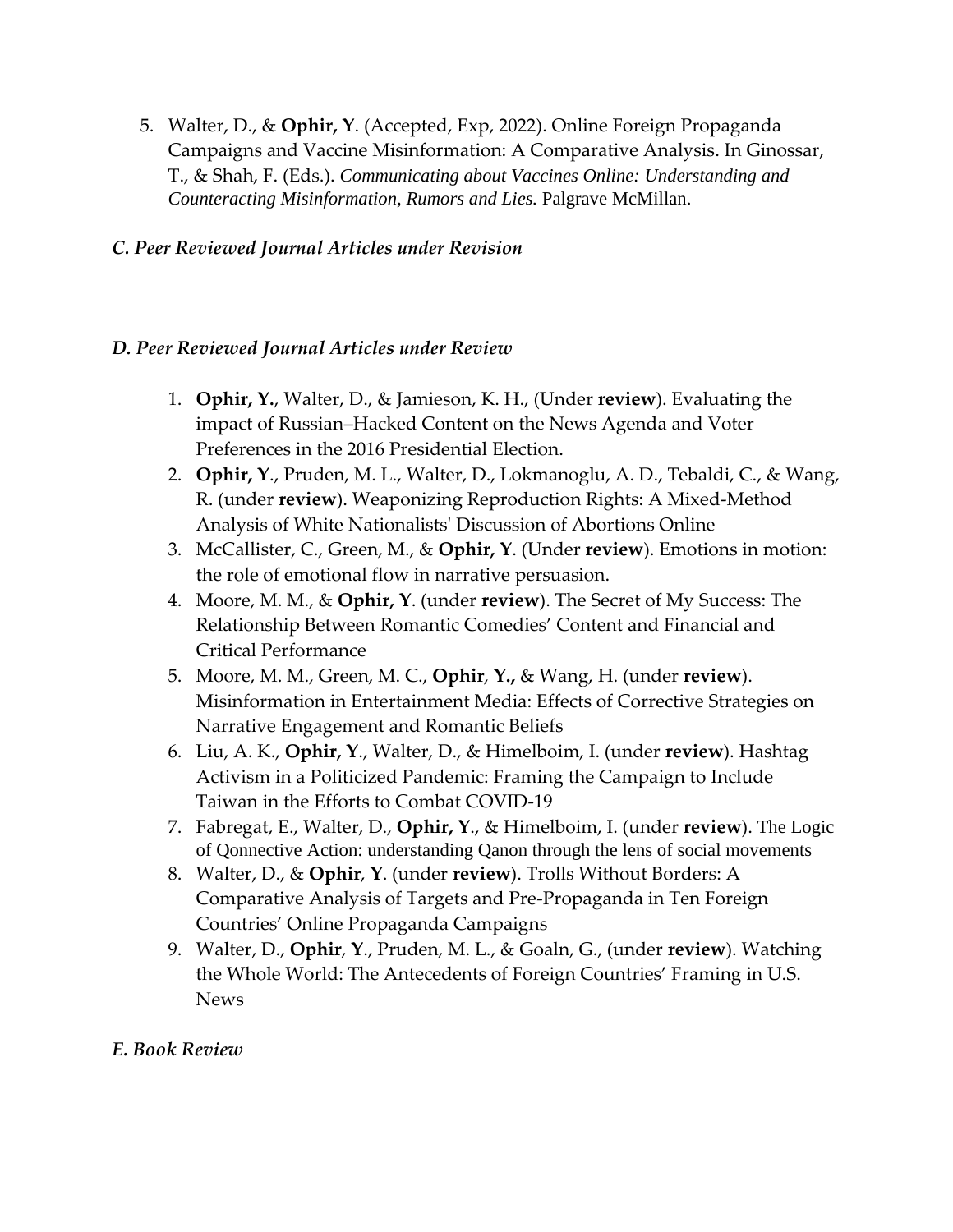1. **Ophir, Y**. (2018). O'Hair (Ed.). Risk and Health Communication in an Evolving Media Environment. *European Journal of Communication*

## *F. Peer-Reviewed Conference Presentations*

- 1. Liu, A. K., **Ophir, Y.**, Walter, D., & Himelboim, I. (2021). Hashtag Activism in Politicized Pandemics: The #TaiwanCanHelp Campaign. *American Political Science Association Annual Meeting*, Seattle, WA.
- 2. Liu, A. K., **Ophir, Y**., Walter, D., & Himelboim, I. (2021). Networked Framing and the Role of Elite Gatekeeping During the #TaiwanCanHelp Hashtag Activism Campaign. *Association for Education in Journalism and Mass Communication conference*, (moved online).
- 3. Walter, D., Pruden, M., **Ophir, Y**., & Golan, G. (2021). Watching the whole world: The antecedents of foreign countries' framing in U.S news". *International Communication Association*, Denver, CO (moved online).
- 4. McCallister, C., Green, M., & **Ophir, Y**. (2021). Emotions in motion: the role of emotional flow in narrative persuasion. *International Communication Association*, Denver, CO (moved online).
- 5. **Ophir, Y.**, Forde, D. K., Neurohr, M., & Walter, D. (2020). News Media Framing of Social Protests Around Racial Tensions During the Donald Trump Presidency. *American Political Science Association*, San Francisco, CA (moved online).
- 6. Walter, D., **Ophir, Y.** , & Jamieson, K. H. (2020). A thematic Network Approach to Russian Interference in the 2016 U.S Elections. *American Political Science Association,* San Fransico, CA (moved online)
- 7. Andrews, E., **Ophir, Y**., & Walter, D. (2020). Let the Data Tell Their Stories: A Mixed-Method Approach for Analyzing Alleged Vaccine Injuries Narratives. *National Communication Association.* Indianapolis, IN (moved online)
- 8. Moore, M. M., & **Ophir, Y**. (2020). Big Data Actually: Analyzing the Thematic Content of 200 Romantic Comedies Using Unsupervised Machine Learning. *International Communication Association*, Gold Coast, Australia (moved online)
- 9. Dobmeier, C., **Ophir, Y**., & Walter, D. (2020). 23andMedia: An unsupervised machine learning analysis of news media frames of Direct-to-Consumer genetic testing kits. *International Communication Association*, Gold Coast, Australia (moved online)
- *10.* **Ophir, Y**., Walter, D., & Jamieson, K. H. (2019). Evaluating the impact of WikiLeaks on News Agenda and Perceptions about Hillary Clinton during the 2016 Presidential Elections. *American Political Science Association*, Washington, DC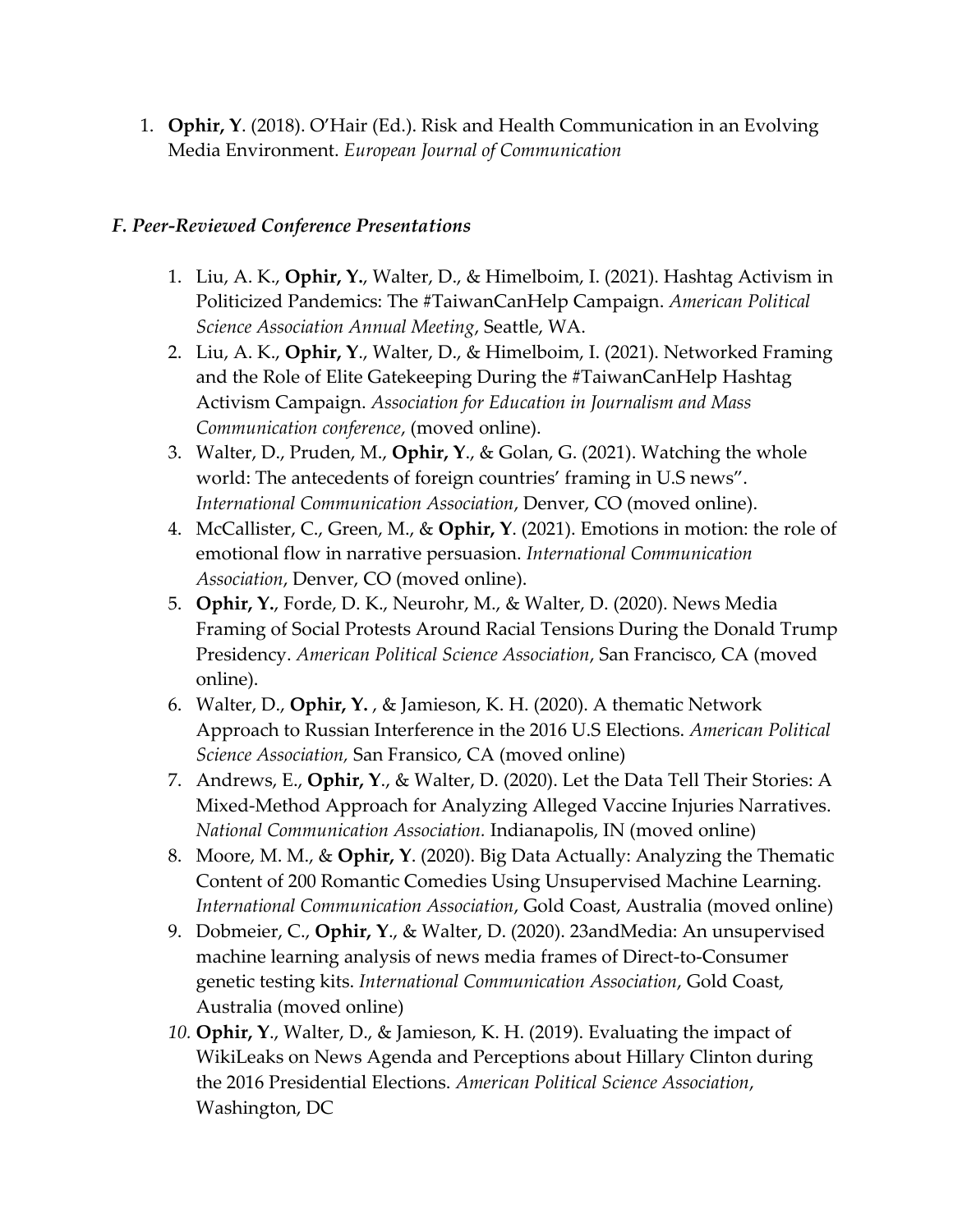- *11.* Walter, D. & **Ophir, Y**. (2019). Exploring the Relationship Between Strategy Framing in News Coverage and Electoral Success: An Analysis of Topic Model Networks Approach. *American Political Science Association*, Washington, DC
- *12.* **Ophir, Y.**, Jamieson, K. H., Romer, D., and Jamieson, P. E. (2019). Counteracting the Effect of Pro-Tobacco YouTube Videos on Adolescents – The Potential of Text-based and Counter-Narrative Interventions and the Role of Identification. *International Communication Association,* Washington, DC
- 13. Walter, D., & **Ophir**, Y. (2019). A Multi-method Approach for Identifying and Grouping Frame Elements with Topic Modeling and Network Analysis. *International Communication Association*, Washington, DC
- 14. Young, Q., **Ophir, Y**., Yang, S., Alber, J. M., & Cappella, J. N. (2019). More is Less? Interaction Effects between Conflicting Recommendations and Information Avoidance on Confusion about E-cigarettes. *International Communication Association*, Washington, DC
- 15. Maloney, E. K., Gratale, S. K., **Ophir, Y**., Sangalang, A., and Cappella, J. N. (2019). Belief Echoes in Corrective Advertising: Testing Enhanced Correctives to Debunk Tobacco-Related Misinformation. *International Communication Association*, Washington, DC
- 16. Gratale, S. K., Sangalang, A., Maloney, E. K., **Ophir, Y**. and Cappella, J. N. (2019). Inoculating Against Health Misinformation: An Application to Misleading Cigarette Advertising. *International Communication Association*, Washington, DC
- 17. **Ophir, Y**. (2018). The Consequences of Cancer Misinformation in the Age of Social Media. *National Cancer Institute's meeting* on "Trust and Information in the Age of Social Media". Rockville, MD
- 18. **Ophir, Y.,** Sangalang, A., & Cappella, J. N. (2018). An Emotional Ride: Testing the Emotional Flow Hypothesis in Persuasive Narratives. *International Communication Association,* Prague, Czech Republic
- 19. Sangalang, A., **Ophir, Y.,** & Cappella, J. N. (2018). The Potential for Narrative Correctives to Reduce Belief Echoes. *International Communication Association,*  Prague, Czech Republic
- 20. Herbert, N., Yang, S., Alber, J. M., Yang, Q., **Ophir, Y.,** & Cappella., J. N. (2018). Developing Measures of Negative Effects from Contradictory E-cig Information Exposure. *International Communication Association,* Prague, Czech Republic
- 21. Yang, S., Herbert, N., **Ophir, Y**., Qinghua, Y., Alber, J., & Cappella, J. N. (2018). Implications of exposure to conflicting scientific recommendations for social diffusion of electronic cigarettes: results from a randomized controlled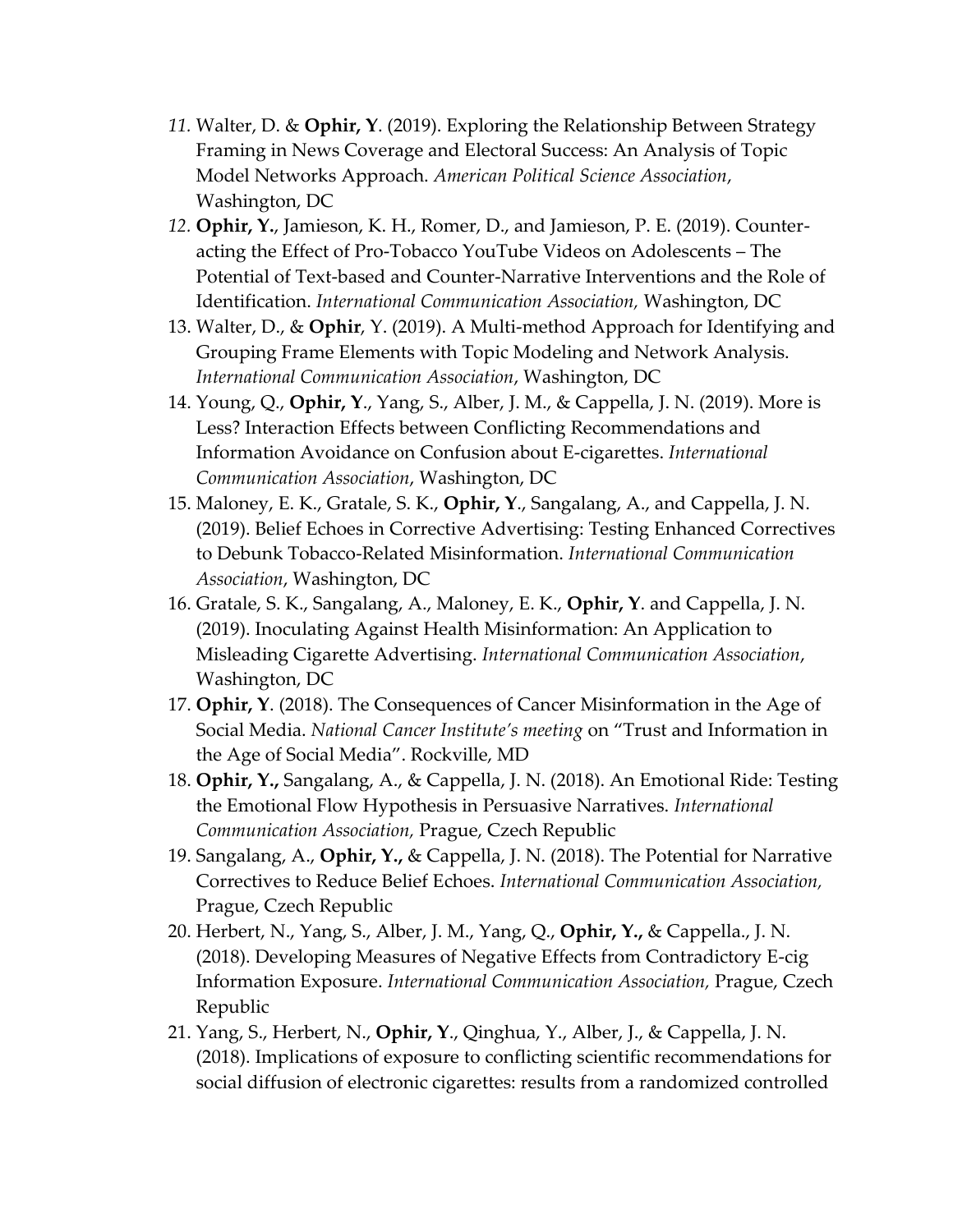experiment. *Society for Research on Nicotine and Tobacco Annual Meeting*, San Francisco, CA

- 22. Herbert, N. Yang, S., Qinghua, Y., Alber, J., **Ophir, Y**., & Cappella, J. N. (2018). Conflicting e-cigarette recommendations increase cynical beliefs in current and former smokers: evidence from a randomized control trial. *Society for Research on Nicotine and Tobacco Annual Meeting*, San Francisco, CA
- 23. **Ophir, Y**. (2017). Spreading News: Crisis Communication, the Zika Virus Pandemic, and the U.S Media – An Automated Content Analysis Approach. *International Communication Association,* San Diego, CA
- 24. Walter, D., & **Ophir, Y**. (2017). The Elephant and the Bird: Republican Candidates' Use of Strategy and Issue Framing in Twitter during the 2016 Republican Presidential Primaries. *National Communication Association,* Dallas, TX
- 25. Sangalang, A., **Ophir, Y**., & Cappella, J. N. (2017). Examining the Potential for Narratives to Correct Misinformation about Natural Tobacco: A Test of Emotional Flow. *International Communication Association*, San Diego, CA
- 26. **Ophir, Y**., Sangalang, A., & Cappella, J. N. (2017). The effects of emotional flow on narrative engagement – An empirical test. *International Communication Association Preconference: Narrative persuasion: From research to practice*, Los Angeles, CA
- 27. **Ophir, Y**, Hawkins, L., Jamieson, K. H. (2017). The coverage of risk information about Zika in U.S media and its effects on the public. *Zika Communication Summit, The Science of Science Communication Program of the Annenberg Public Policy Center of the University of Pennsylvania*, Philadelphia, PA
- 28. **Ophir, Y**, & Jamieson, K. H. (2017). Intentions to Use a Novel Zika Vaccine: The Effects of Misbeliefs about the MMR Vaccine and Perceptions about Zika. *Zika Communication Summit, The Science of Science Communication Program of the Annenberg Public Policy Center of the University of Pennsylvania*, Philadelphia, PA
- 29. Sangalang, A., **Ophir, Y**., & Cappella, J. N. (2017). Using Narrative Messages to Reduce the Persistent Effects of Misinformation about Natural Tobacco Products. *NIH TRSC Tobacco Regulatory Science Conference*, Bethesda, MD
- 30. **Ophir, Y**., Brennan, E., Maloney, E. K., & Cappella, J. N. (2016). The Effects of Graphic Warning Labels' Vividness on Message Engagement and Intentions to Quit Smoking. *International Communication Association,* Fukuoka, Japan
- 31. Brennan, E., Maloney, E. K., **Ophir, Y**., & Cappella, J. N. (2016). How to Design Effective Testimonial Warning Labels for Tobacco Products. *International Congress of Behavioral Medicine (ICBM)*, Melbourne, Australia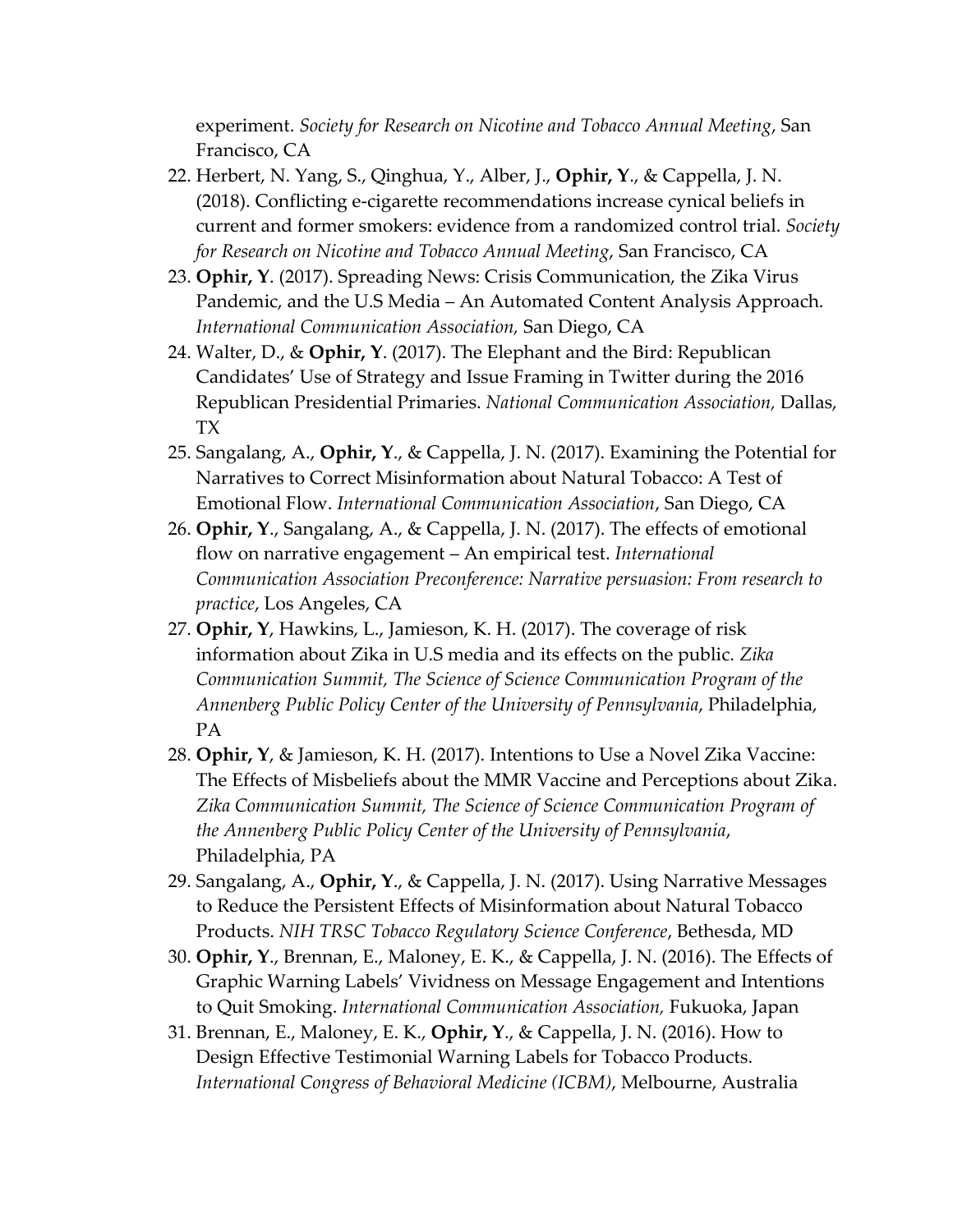- 32. Brennan, E., Maloney, E. K., **Ophir, Y**., & Cappella, J. N. (2016). Potential Effectiveness of Warning Labels Featuring Images of Real People. *NIH TRSC Tobacco Regulatory Science Conference*, Bethesda, MD
- 33. **Ophir, Y**., Maloney, E. K., Brennan, E., & Cappella, J. N. (2015). Vividly Engaged: The influence of vividness on the emotional and attentional engagement with cigarette packages' graphic warning labels and its effects on intentions to quit smoking. *NIH TRSC Tobacco Regulatory Science Conference*, Bethesda, MD
- 34. Maloney, E. K., Brennan, E., **Ophir, Y**., & Cappella, J. N. (2015). An evaluation of testimonial-style warning labels on cigarette packs. *NIH TRSC Tobacco Regulatory Science Conference*, Bethesda, MD
- 35. **Ophir, Y**. (2012). The effects of textual vividness on identification with characters in the media and the change of attitudes and behavioral intentions in the field of health communication. *"Communicating" Conference ("Metaksherim")*, Haifa, Israel

# *G. Invited Talks*

- 1. **Ophir, Y.** (2021). The integration of computational methods and ethnography. The Annenberg School for Communication at the University of Pennsylvania, PA.
- 2. **Ophir, Y.** (2021). The Analysis of Topic Model Networks- Applications in health communication. Health Communication Research Seminar at Northwestern University, IL.
- 3. **Ophir, Y.** (2021). Communication in the age of misinformation and post-truth. Public Relations Society of America's Counselors to Higher Education 2021 Summer Symposium. Online.
- 4. **Ophir, Y.** (2021). Text as Data The Analysis of Topic Model Networks. The Digital Scholarship Studio and Network (DSSN), University at Buffalo, NY.
- 5. **Ophir, Y.** (2021). Communicating Science in the age of misinformation and posttruth. The 25<sup>th</sup> Undergraduate Research Conference Workshop, University at Buffalo, NY.
- 6. **Ophir, Y.** (2021). Social Media and academia: Increasing visibility, avoiding unintended consequences. The 25<sup>th</sup> Undergraduate Research Conference Workshop, University at Buffalo, NY.
- 7. **Ophir, Y.** (2020). Computational communication research: Unsupervised machine learning. University of Wisconsin at Madison, WI.
- 8. **Ophir, Y.** (2020). Studying vaccine hesitancy using computational methods for textual big data: Russian trolls, misinformed parents, & journalistic routines. University of Haifa, Israel.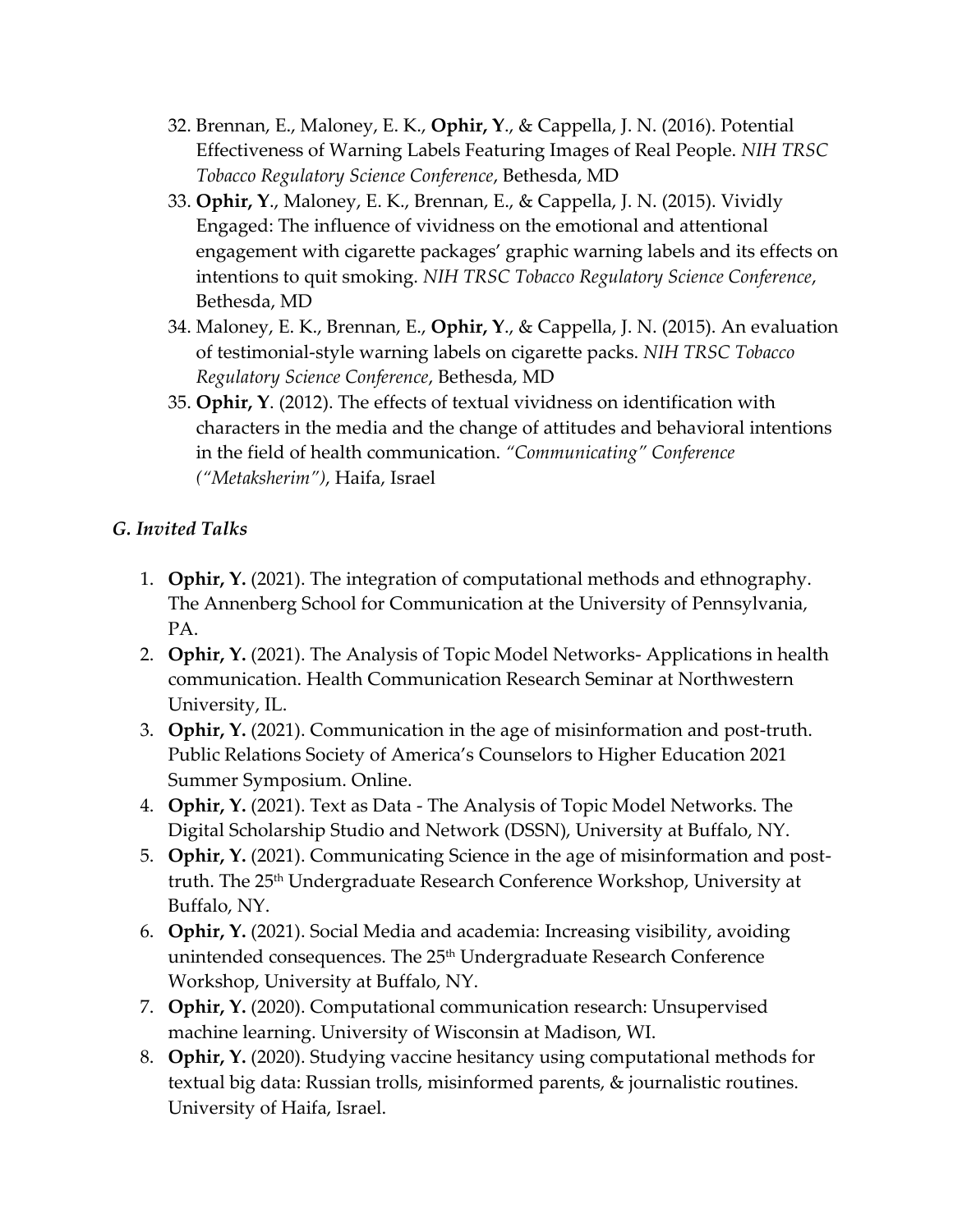9. **Ophir, Y.** (2019). The media and epidemics: An organizational collision. Villanova University, PA.

## **TEACHING**

## **Faculty**

Department of Communication, University at Buffalo *Undergraduate courses* COM240: Survey of Mass Communication COM217: Organizational Communication COM466: The Dark Side of Media COM468: Misinformation & Society

#### *Graduate courses*

COM681: Computational Communication Methods COM681: Misinformation & Society

## **Teaching Assistant**

Annenberg School for Communication, University of Pennsylvania (2015) *Graduate courses*

Introduction to Communication Research for graduate students

University of Haifa (2010-2013)

#### *Undergraduate courses*

Introduction to Mass media for undergraduate students Introduction to Qualitative Research Methods

#### *Graduate courses*

Introduction to Qualitative Research Methods

# **MEDIA COVERAGE AND INTERVIEWS**

- 1. BBC Radio (2021). A live interview on trust in science and science communication around vaccines.
- 2. Fotune (2021). On Tik Tok's attempts to limit misinformation: <https://fortune.com/2021/02/04/tiktok-misinformation-label-banner-sharing/>
- 3. Fortune (2021). YouTube's treatment of misinformation: <https://fortune.com/longform/youtube-advertising-ads-revenues/>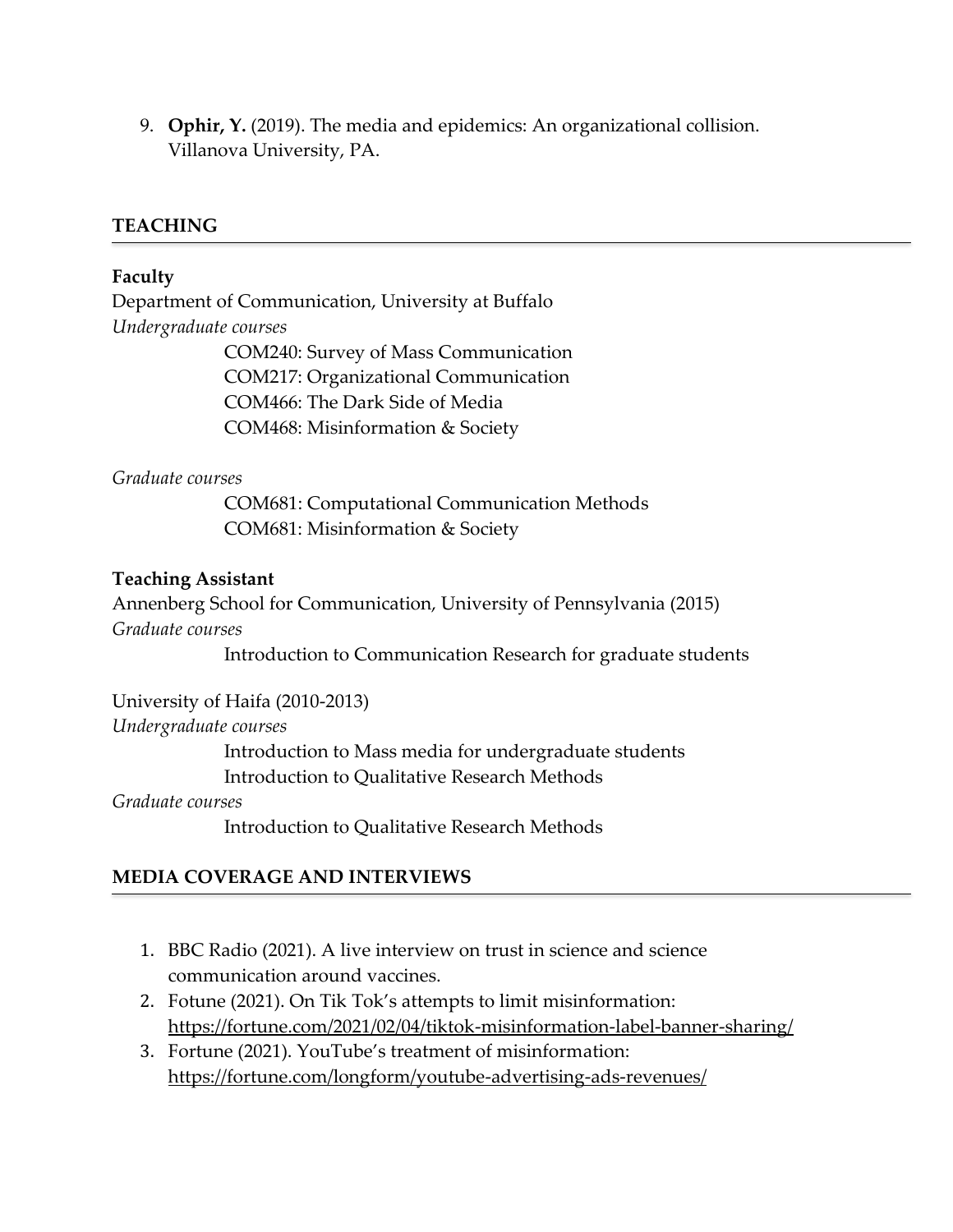- 4. The Telegraph (2021). On Qanon and the future of the conspiracy theory: https://www.thetelegraph.com/news/article/QAnon-hasn-t-gone-away-it-s-alive-andkicking-16128893.php
- 5. Vox (2021). On the relationship between social media and consumerism: [https://www.vox.com/the-goods/22436051/social-media-credit-card-debt](https://www.vox.com/the-goods/22436051/social-media-credit-card-debt-instagram-tiktok)[instagram-tiktok](https://www.vox.com/the-goods/22436051/social-media-credit-card-debt-instagram-tiktok)
- 6. Insider (2021). On conservative media's use of #CancelCulture discourse: [https://www.insider.com/fox-news-tucker-carlson-conservative-media-taylor](https://www.insider.com/fox-news-tucker-carlson-conservative-media-taylor-lorenz-culture-war-2021-3)[lorenz-culture-war-2021-3](https://www.insider.com/fox-news-tucker-carlson-conservative-media-taylor-lorenz-culture-war-2021-3)
- 7. Mother Jones (2021). Interview on the connection between misinformation, the Tea Party, and the 2021 Capitol Riots: [https://www.motherjones.com/politics/2021/04/how-a-feud-between-2-tea-party](https://www.motherjones.com/politics/2021/04/how-a-feud-between-2-tea-party-leaders-helped-lay-the-groundwork-for-the-capitol-insurrection/)[leaders-helped-lay-the-groundwork-for-the-capitol-insurrection/](https://www.motherjones.com/politics/2021/04/how-a-feud-between-2-tea-party-leaders-helped-lay-the-groundwork-for-the-capitol-insurrection/)
- 8. Insider / Yahoo! News (2021). On conspiracy theories around the Texas power outage. [https://www.insider.com/texas-snow-fake-storm-power-outage](https://www.insider.com/texas-snow-fake-storm-power-outage-conspiracy-theory-spreads-online-2021-2)[conspiracy-theory-spreads-online-2021-2](https://www.insider.com/texas-snow-fake-storm-power-outage-conspiracy-theory-spreads-online-2021-2) (also here: [https://news.yahoo.com/conspiracy-theories-texas-weather-crisis-](https://news.yahoo.com/conspiracy-theories-texas-weather-crisis-224832578.html)[224832578.html\)](https://news.yahoo.com/conspiracy-theories-texas-weather-crisis-224832578.html)
- 9. Vice (2021). On conspiracy theories in light of extreme climate crises: [https://www.vice.com/en/article/93w7j7/how-qanon-could-make-climate](https://www.vice.com/en/article/93w7j7/how-qanon-could-make-climate-conspiracies-a-whole-lot-worse)[conspiracies-a-whole-lot-worse](https://www.vice.com/en/article/93w7j7/how-qanon-could-make-climate-conspiracies-a-whole-lot-worse)
- 10. NBC-Buffalo TV (NBC2 WGRZ)(2021). A television interview on NYS vaccine incentives: [https://www.wgrz.com/article/news/local/ny-raffling-50-college](https://www.wgrz.com/article/news/local/ny-raffling-50-college-scholarships-for-teenagers-who-get-vaccinated-covid-19-pfizer/71-3c9b3844-e4cc-4fff-8b94-a8af57555fed)[scholarships-for-teenagers-who-get-vaccinated-covid-19-pfizer/71-3c9b3844-e4cc-](https://www.wgrz.com/article/news/local/ny-raffling-50-college-scholarships-for-teenagers-who-get-vaccinated-covid-19-pfizer/71-3c9b3844-e4cc-4fff-8b94-a8af57555fed)[4fff-8b94-a8af57555fed](https://www.wgrz.com/article/news/local/ny-raffling-50-college-scholarships-for-teenagers-who-get-vaccinated-covid-19-pfizer/71-3c9b3844-e4cc-4fff-8b94-a8af57555fed)
- 11. Harvard Kennedy School's Journalist's Resource (2021). On the ways media framing of scientific errors erodes trust in science: <https://journalistsresource.org/media/framing-scientific-errors-trust-science/>
- 12. Marker-Medium (2021). On Russian propaganda in 5-minute-crafts videos: [https://marker.medium.com/inside-the-mysterious-company-behind-those](https://marker.medium.com/inside-the-mysterious-company-behind-those-baffling-5-minute-crafts-videos-29655bdef029)[baffling-5-minute-crafts-videos-29655bdef029](https://marker.medium.com/inside-the-mysterious-company-behind-those-baffling-5-minute-crafts-videos-29655bdef029)
- 13. Just the News (2021). On maintaining trust in media in the face of honest mistakes and misinformation: [https://justthenews.com/accountability/media/high-profile-failures-and-errors](https://justthenews.com/accountability/media/high-profile-failures-and-errors-threaten-medias-credibility-already-skeptical)[threaten-medias-credibility-already-skeptical](https://justthenews.com/accountability/media/high-profile-failures-and-errors-threaten-medias-credibility-already-skeptical)
- 14. The Journalist's Resource (2021). On media coverage of scientific failures and its impact on trust in science: [https://journalistsresource.org/media/framing](https://journalistsresource.org/media/framing-scientific-failures-holding-accountable/)[scientific-failures-holding-accountable/](https://journalistsresource.org/media/framing-scientific-failures-holding-accountable/)
- 15. Channel News Asia (CNA938), Singapore (January 18<sup>th</sup>, 2021). Live radio interview on social media's removal of Donald Trump after the Capitol Hill riots.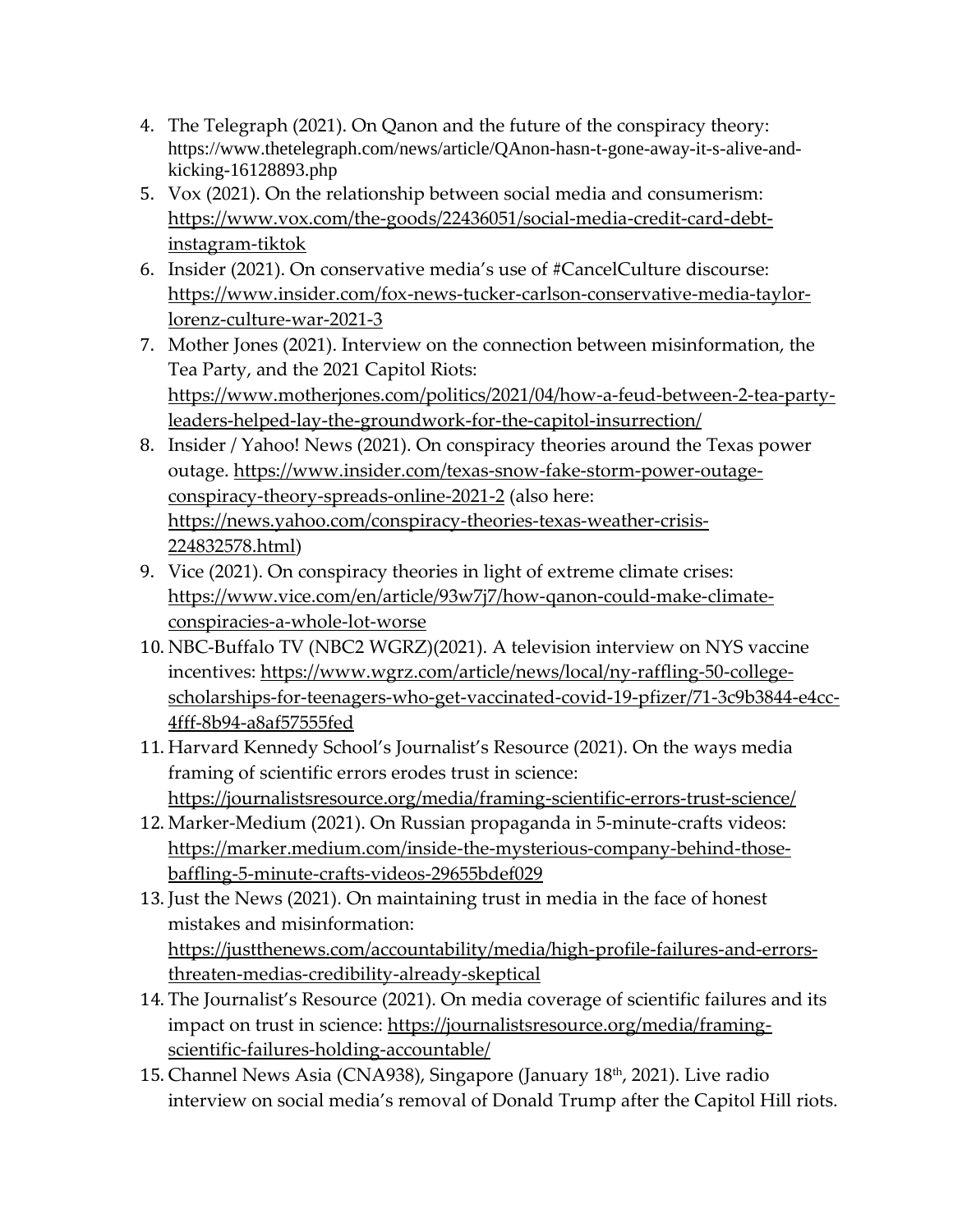- 16. UBNow (2021). UB experts on how to reduce COVID19 vaccine hesitancy: <http://www.buffalo.edu/ubnow/stories/2021/05/experts-vaccine-hesitancy.html>
- 17. The New York Times (2020). Interview on misinformation and partisanship around COVID-19: https://www.nytimes.com/2020/11/20/business/media/stevebannon-china.html
- 18. USA Today (2020). Interview on misinformation and conspiracy theories: [https://www.usatoday.com/story/news/factcheck/2020/06/18/fact-check-ellen](https://www.usatoday.com/story/news/factcheck/2020/06/18/fact-check-ellen-degeneres-oprah-winfrey-others-not-house-arrest/5333585002/)[degeneres-oprah-winfrey-others-not-house-arrest/5333585002/](https://www.usatoday.com/story/news/factcheck/2020/06/18/fact-check-ellen-degeneres-oprah-winfrey-others-not-house-arrest/5333585002/)
- 19. Philadelphia Inquirer (2020): [https://www.inquirer.com/health/coronavirus/russian-trolls-elections-vaccines](https://www.inquirer.com/health/coronavirus/russian-trolls-elections-vaccines-coronavirus-2020-trump-20200331.html)[coronavirus-2020-trump-20200331.html](https://www.inquirer.com/health/coronavirus/russian-trolls-elections-vaccines-coronavirus-2020-trump-20200331.html)
- 20. Yahoo! Finance (2020). Interview on conspiracy theories: [https://finance.yahoo.com/news/biggest-conspiracy-theories-2020-why-](https://finance.yahoo.com/news/biggest-conspiracy-theories-2020-why-040346208.html)[040346208.html](https://finance.yahoo.com/news/biggest-conspiracy-theories-2020-why-040346208.html) Also available on Fortune [\(https://fortune.com/2020/12/30/2020](https://fortune.com/2020/12/30/2020-conspiracy-theories-presidential-election-covid-19-coronavirus-qanon/) [conspiracy-theories-presidential-election-covid-19-coronavirus-qanon/\)](https://fortune.com/2020/12/30/2020-conspiracy-theories-presidential-election-covid-19-coronavirus-qanon/)
- 21. Podcast interview with \_bandwidth: coast to coast (2020): Episode 15 here: <https://linktr.ee/bandwidthpod>
- 22. ProPublica (2020): [https://www.propublica.org/article/even-after-trump](https://www.propublica.org/article/even-after-trump-declared-a-national-emergency-some-talk-radio-hosts-werent-convinced)[declared-a-national-emergency-some-talk-radio-hosts-werent-convinced](https://www.propublica.org/article/even-after-trump-declared-a-national-emergency-some-talk-radio-hosts-werent-convinced)
- 23. Buffalo Channel 4 News (2020): on the media coverage of Coronavirus (COVID19). March 13th 2020.
- 24. Scripps Local Media broadcasted in 17 local TV channels, including Buffalo's WKBW (2020). Interview on social media censorship of misinformation: https://youtu.be/-8aMcd2mcXg.
- 25. ABC6 (2020). Social media sites under scrutiny as they struggle with election misinformation: [https://abc6onyourside.com/news/nation-world/social-media](https://abc6onyourside.com/news/nation-world/social-media-sites-under-scrutiny-as-they-struggle-with-election-misinformation)[sites-under-scrutiny-as-they-struggle-with-election-misinformation](https://abc6onyourside.com/news/nation-world/social-media-sites-under-scrutiny-as-they-struggle-with-election-misinformation)
- 26. DW International (2020). Television Interview on misinformation on social media around the 2020 elections: https://www.facebook.com/24369314439/videos/813122969423022
- 27. The Inverse (2020). Interview on communicating scientific uncertainty during COVID19: <https://www.inverse.com/mind-body/sturgis-coronavirus-report-explained>
- 28. The Washington Times (2020): [https://www.washingtontimes.com/news/2020/apr/16/us-coronavirus](https://www.washingtontimes.com/news/2020/apr/16/us-coronavirus-projections-miss-mark-country-ducks/)[projections-miss-mark-country-ducks/](https://www.washingtontimes.com/news/2020/apr/16/us-coronavirus-projections-miss-mark-country-ducks/)
- 29. The Washington Times (2020): [https://www.washingtontimes.com/news/2020/apr/27/coronavirus-timeline](https://www.washingtontimes.com/news/2020/apr/27/coronavirus-timeline-finds-few-heroes-inside-beltw/)[finds-few-heroes-inside-beltw/](https://www.washingtontimes.com/news/2020/apr/27/coronavirus-timeline-finds-few-heroes-inside-beltw/)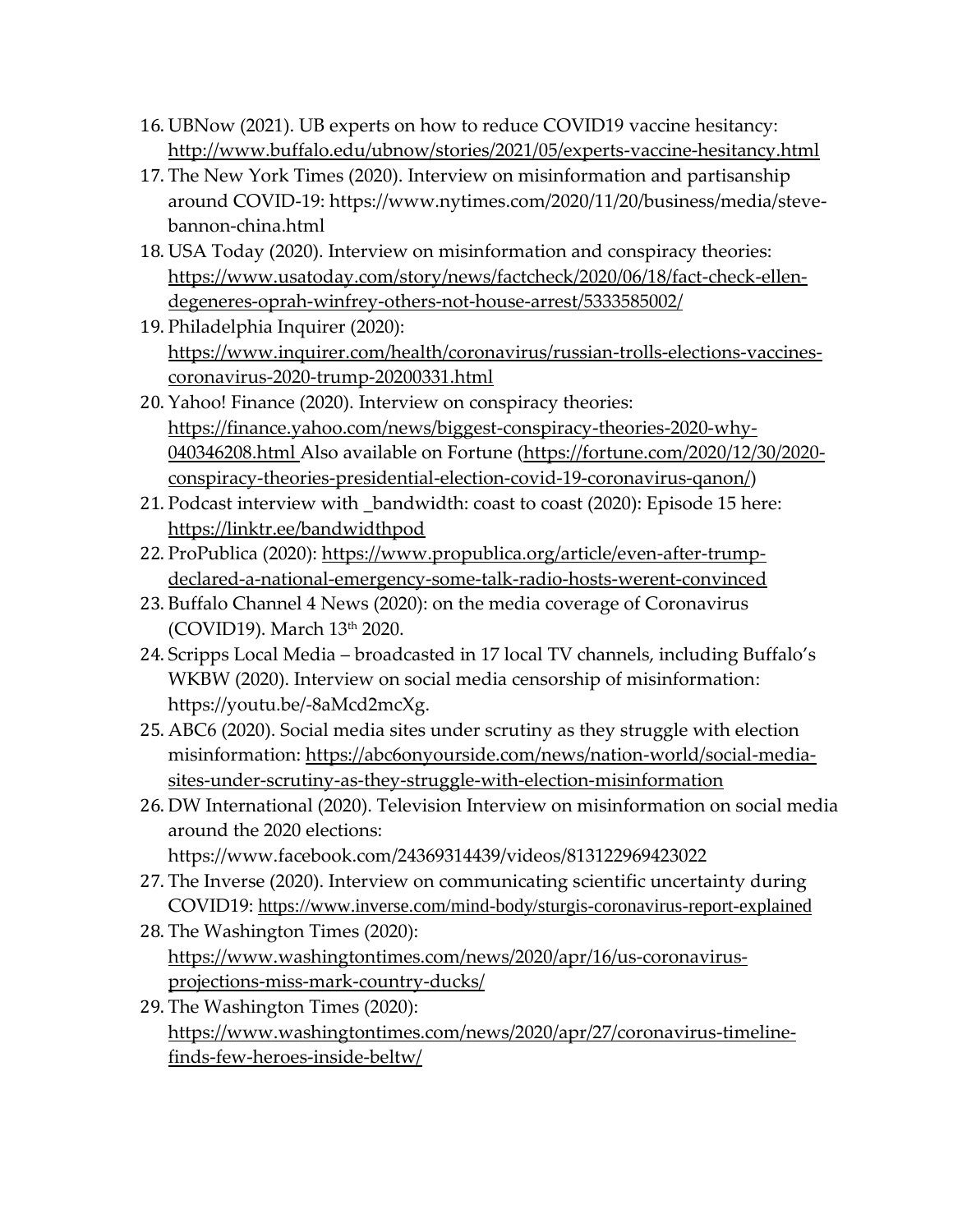- 30. The Washington Times (2020): [https://www.washingtontimes.com/news/2020/apr/23/coronavirus-more-deadly](https://www.washingtontimes.com/news/2020/apr/23/coronavirus-more-deadly-men-women-us-data-show/)[men-women-us-data-show/](https://www.washingtontimes.com/news/2020/apr/23/coronavirus-more-deadly-men-women-us-data-show/)
- 31. PopSugar. Interview on conspiracy theories: [https://www.popsugar.com/family/how](https://www.popsugar.com/family/how-to-talk-to-family-members-about-conspiracy-theories-47730400)[to-talk-to-family-members-about-conspiracy-theories-47730400](https://www.popsugar.com/family/how-to-talk-to-family-members-about-conspiracy-theories-47730400)
- 32. WKBW-ABC7 Buffalo (2020). On misinformation during social unrest: [https://www.wkbw.com/news/beats/experts-say-misinformation-thrives-during](https://www.wkbw.com/news/beats/experts-say-misinformation-thrives-during-times-of-uncertainty-and-stress)[times-of-uncertainty-and-stress](https://www.wkbw.com/news/beats/experts-say-misinformation-thrives-during-times-of-uncertainty-and-stress)
- 33. NPR WBFO (2020). Interview on misinformation during epidemics and social protests: [https://news.wbfo.org/post/ub-professor-discusses-misinformation-and](https://news.wbfo.org/post/ub-professor-discusses-misinformation-and-how-not-be-part-problem)[how-not-be-part-problem](https://news.wbfo.org/post/ub-professor-discusses-misinformation-and-how-not-be-part-problem)
- 34. UB News (2020). Expert: Misinformation about the election is ubiquitous. Here's how to avoid spreading it.<http://www.buffalo.edu/news/tipsheets/2020/047.html>
- 35. The Daily Dot (2020): Is racism getting more popular on TikTok? <https://www.dailydot.com/irl/tiktok-racist-challenges/>
- 36. Journalisten.no (2020). [https://journalisten.no/covid-19-forskningsjournalistikk](https://journalisten.no/covid-19-forskningsjournalistikk-helsejournalistikk/derfor-hviler-det-et-spesielt-ansvar-pa-journalister-na/410551)[helsejournalistikk/derfor-hviler-det-et-spesielt-ansvar-pa-journalister-na/410551](https://journalisten.no/covid-19-forskningsjournalistikk-helsejournalistikk/derfor-hviler-det-et-spesielt-ansvar-pa-journalister-na/410551)
- 37. Al Shark El Awsat (2020): Interview on social media effects on mobilization: <https://aawsat.com/node/2572216>
- 38. Newsweek (2019): [https://www.newsweek.com/trump-uses-language-war](https://www.newsweek.com/trump-uses-language-war-twitter-it-may-have-helped-him-beat-his-republican-rivals-study-finds-1469251)[twitter-it-may-have-helped-him-beat-his-republican-rivals-study-finds-1469251](https://www.newsweek.com/trump-uses-language-war-twitter-it-may-have-helped-him-beat-his-republican-rivals-study-finds-1469251)
- 39. The Conversation (2018): [https://theconversation.com/how-the-media-falls-short](https://theconversation.com/how-the-media-falls-short-in-reporting-epidemics-101216)[in-reporting-epidemics-101216](https://theconversation.com/how-the-media-falls-short-in-reporting-epidemics-101216) (republished in several news outlets, including Salon.com and Nieman Journalism Lab.
- 40. High Country News (2018): [https://www.hcn.org/issues/50.22/public-health-no](https://www.hcn.org/issues/50.22/public-health-no-news-is-bad-news-for-public-health)[news-is-bad-news-for-public-health](https://www.hcn.org/issues/50.22/public-health-no-news-is-bad-news-for-public-health)
- 41. Inside Science (2018): [https://www.insidescience.org/news/fighting](https://www.insidescience.org/news/fighting-misinformation-about-novel-disease)[misinformation-about-novel-disease](https://www.insidescience.org/news/fighting-misinformation-about-novel-disease)
- 42. EurekAlert (2018): [https://www.eurekalert.org/pub\\_releases/2018-03/appc](https://www.eurekalert.org/pub_releases/2018-03/appc-fba031518.php)[fba031518.php](https://www.eurekalert.org/pub_releases/2018-03/appc-fba031518.php)
- 43. Futurity (2018):<https://www.futurity.org/zika-vaccine-1705972-2/>
- 44. ScienceDaily (2018): <https://www.sciencedaily.com/releases/2018/03/180315130717.htm>
- 45. ScienceDaily (2016): <https://www.sciencedaily.com/releases/2016/12/161212105317.htm>

# **AWARDS AND SCHOLARSHIPS**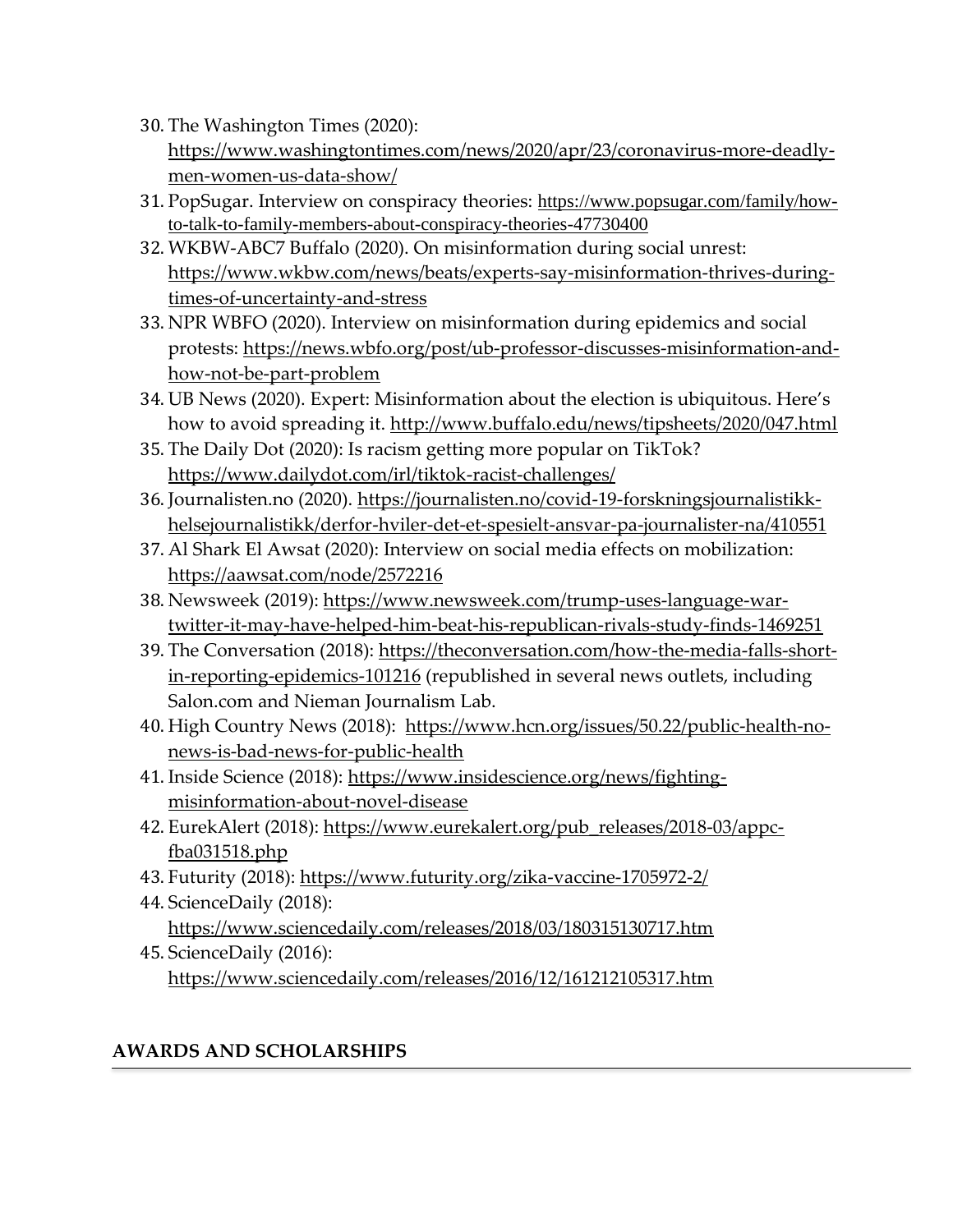| 2018 | Top-Paper in Health Communication. International Communication             |
|------|----------------------------------------------------------------------------|
|      | Association, Prague, 2018                                                  |
| 2012 | Cum Laude M.A in Communication by the University of Haifa                  |
| 2010 | Merit scholarship for B.A students by the University of Haifa              |
| 2010 | Merit scholarship for M.A students by the University of Haifa              |
| 2009 | Merit scholarship for B.A by the city of Haifa and the University of Haifa |
| 2007 | Dean's excellence scholarship, University of Haifa                         |
|      |                                                                            |

# **SERVICE**

# **Committees and Mentoring**

*Ph.D. Dissertation Committee Chair*

- 1. Anita Kuei-Chun Liu, current
- 2. Rui Wang, current
- *Ph.D. Dissertation Committee Member*
	- 3. Melissa M. Moore, current
- *M.A. Thesis Committee Chair*
	- 1. Anne Daigler, current
	- 2. Emily Andrews, current
	- 3. Angela Mei Chun Ho, current
	- 4. Devin Forde, current

# *M.A Thesis Committee Member*

- 1. Chris Dobmeier, graduated, 2020
- 2. Cass Mcallister, graduated 2020

# **Department of Communication Service**

- Job Search Committee member (2019)
- Head of the Digital Communication Research Lab (DCRL)
- Head of the Communication Students Communicating Science (CS<sup>2</sup>) professional development lab, bi-weekly meetings.
- Organizing, coordinating and chairing a series of guest lectures for Communication students in the area of computational communication research and digital data analysis (2020-2021)
- Organizing, coordinating, and chairing a Public Sphere open meeting for all UB students to discuss the results of the 2020 Elections (November 4<sup>th</sup> 2020. [http://www.buffalo.edu/ubnow/stories/2020/11/post-election.html\)](http://www.buffalo.edu/ubnow/stories/2020/11/post-election.html)
- Operating and maintaining the Department's official Twitter account.

# **Journal Editorial Board Member**

Journal of Communication (Since 2020)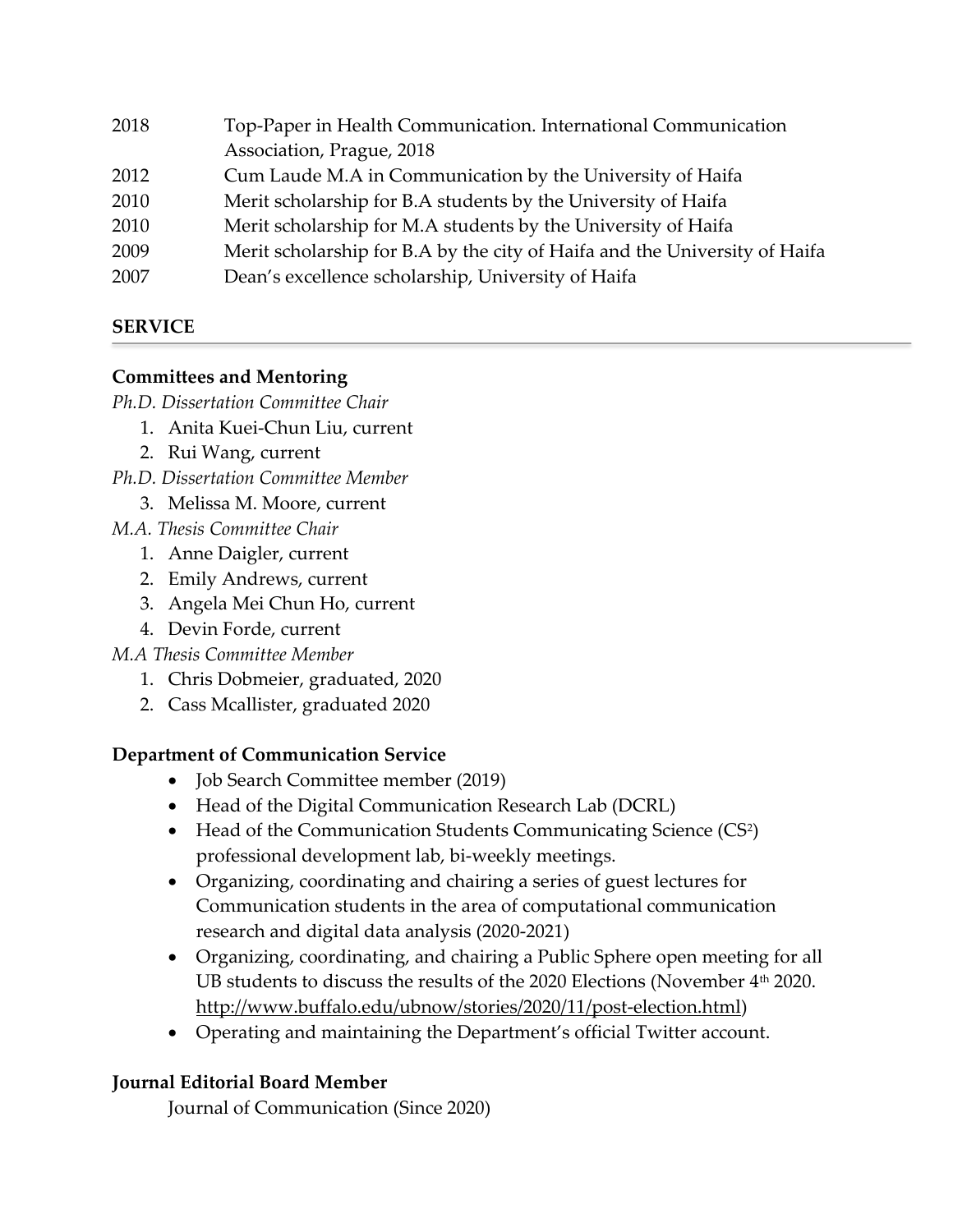#### **Ad hoc Reviewer (Alphabetical order)**

Book review for Peter Lang Publisher Dissertation review for the Hebrew University of Jerusalem, Israel

Addictive Behaviors BMC Public Health BMJ Evidence-Based Medicine BMJ Global Health Communication Methods and Measures Communication Research Computers & Education Drugs: Education, Prevention, & Policy Environmental Communication Health Communication Health Education and Behavior Health Education Journal Health Security Human Communication Research International Journal of Communication International Journal of Press/Politics International Journal of Public Opinion Research Journal of Communication Journal of Health Communication Journal of Medical Internet Research Journal of Public Health Journalism Media Psychology Nicotine & Tobacco Research One Earth PLOS Computational Biology Plos One Public Understanding of Science SAGE Open Science Communication Social Science & Medicine Telematics & Informatics The Journal of International Medical Research The International Journal of Press/Politics